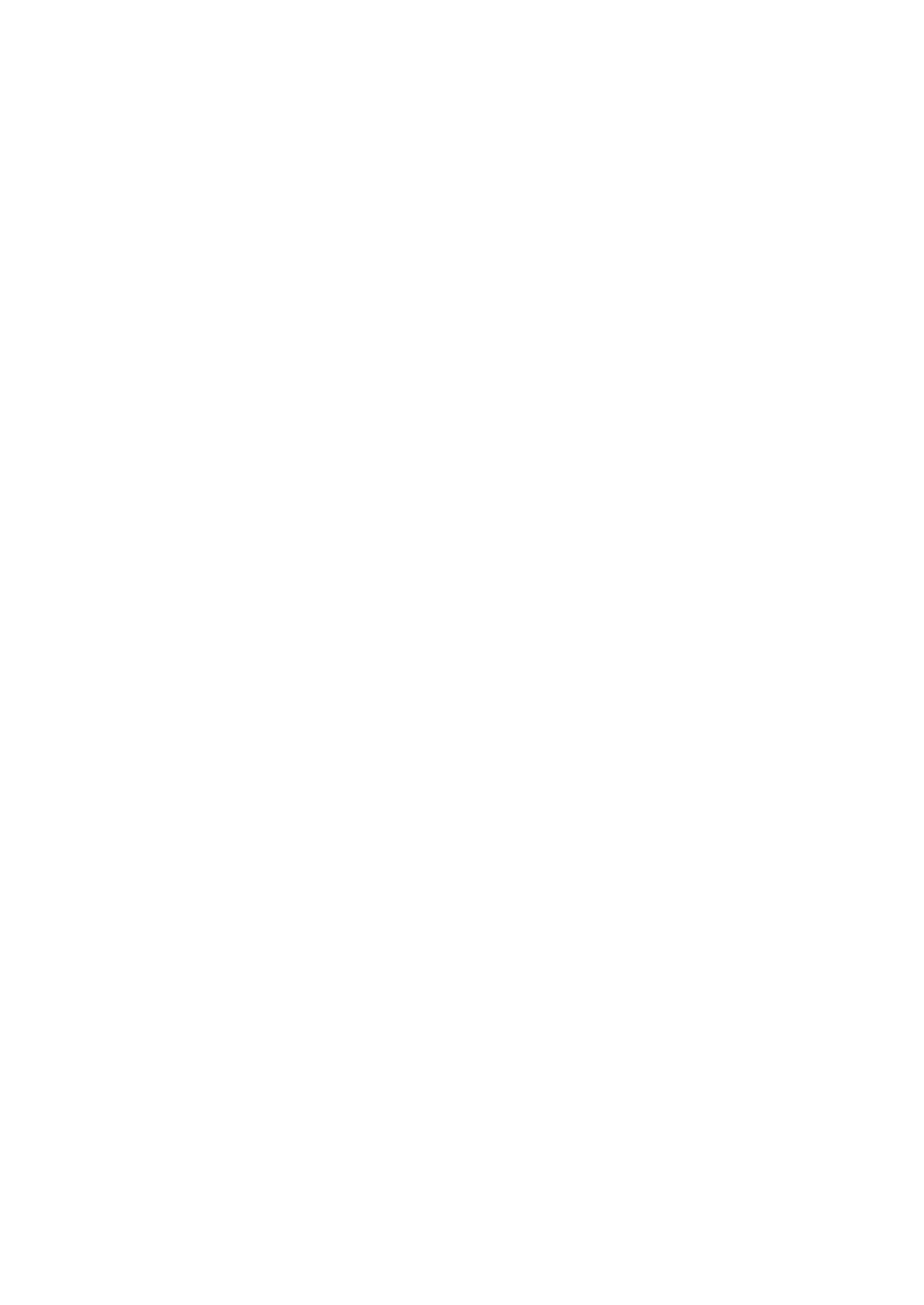## **Prospects for Growth and Employment Generation in India<sup>1</sup>**

## **Pronab Sen<sup>2</sup>**

Over the past decade, the Indian economy has demonstrated both remarkable acceleration in growth and employment and equally sharp deceleration. The high growth recorded during the period 2003-09 was based mainly on a sharp increase in the investment rate. At its peak, the gross fixed capital formation to GDP ratio stood at over 38%, which would yield a 9% plus growth rate without any increase in efficiency. $3$  This sharp increase in the investment rate was permitted by significant improvements in the savings of the public sector, particularly government, and by the private corporate sector. The recovery of the economy from the industrial slow down which stretched from 1997-2002 was led by large improvements in the efficiency of the Indian corporate sector. The virtuous cycle unleashed by this increase in efficiency led to increased saving and investments by the corporates, which amounted to nearly 8 percentage points of GDP. At about the same time, the Government sector, prompted by the enactment of the Fiscal Responsibility and Budget Management Act (FRBM) and supported by rising revenues from increased corporate profits, reduced with the dis-savings of the Government very sharply and turned it into a small surplus during the latter part of the period. The improvement in Government savings allowed public investments, particularly in infrastructure, to be scaled up substantially, which gave further impetus to the positive growth dynamics. It also reduced the Governments draft on the savings of the households and thereby released investible resources for investment by the small and medium scale enterprises (SMEs).

The situation today is very different. As things stand, there can be little doubt that India cannot hope to achieve even 8% growth relying entirely, or even largely, on increase in investment. The global crisis of 2008 led to a situation where the government had to prop up the economy through fiscal expansion, which led to a sharp reduction in public savings. Despite the recovery of growth, neither the revenues of government nor the savings of the corporate sector managed to recover from the shock.<sup>4</sup> Since 2012, the sharp deceleration of the economy has made matters considerably worse.

During the corporate led growth process of 2003-09, the increased revenues of the government permitted expansion of both public infrastructure investments as well as SME investments. However, when the global crisis occurred, the corporate

 1 Note prepared for the 5th Annual International Conference on Issues of Concern for G20 Countries. This note is substantially based on a more complete paper by the author titled: "The Financial Sector and the Real Economy: Some Considerations in the Indian Context" published in Khasnabis, Ratan and Indrani Chakraborty (eds): **Market, Regulations and Finance: Global Meltdown and the Indian Economy,** Springer (forthcoming).

<sup>&</sup>lt;sup>2</sup>Chairman, National Statistical Commission, Government of India.Former Principal Economic Adviser to the Indian Planning Commission. E-mail: pronab.sen@gmail.com

 $3$ Rough estimates of total factor productivity suggest that TFP growth slowed from above 2.5 in the beginning of the period to around 1 later.

 $^4$  Corporate savings appear to be closely linked to corporate perceptions of investment opportunities. Post-2009, although corporate profits recovered, there was a sharp increase in dividend pay-outs rather than a recovery in retained earnings of firms.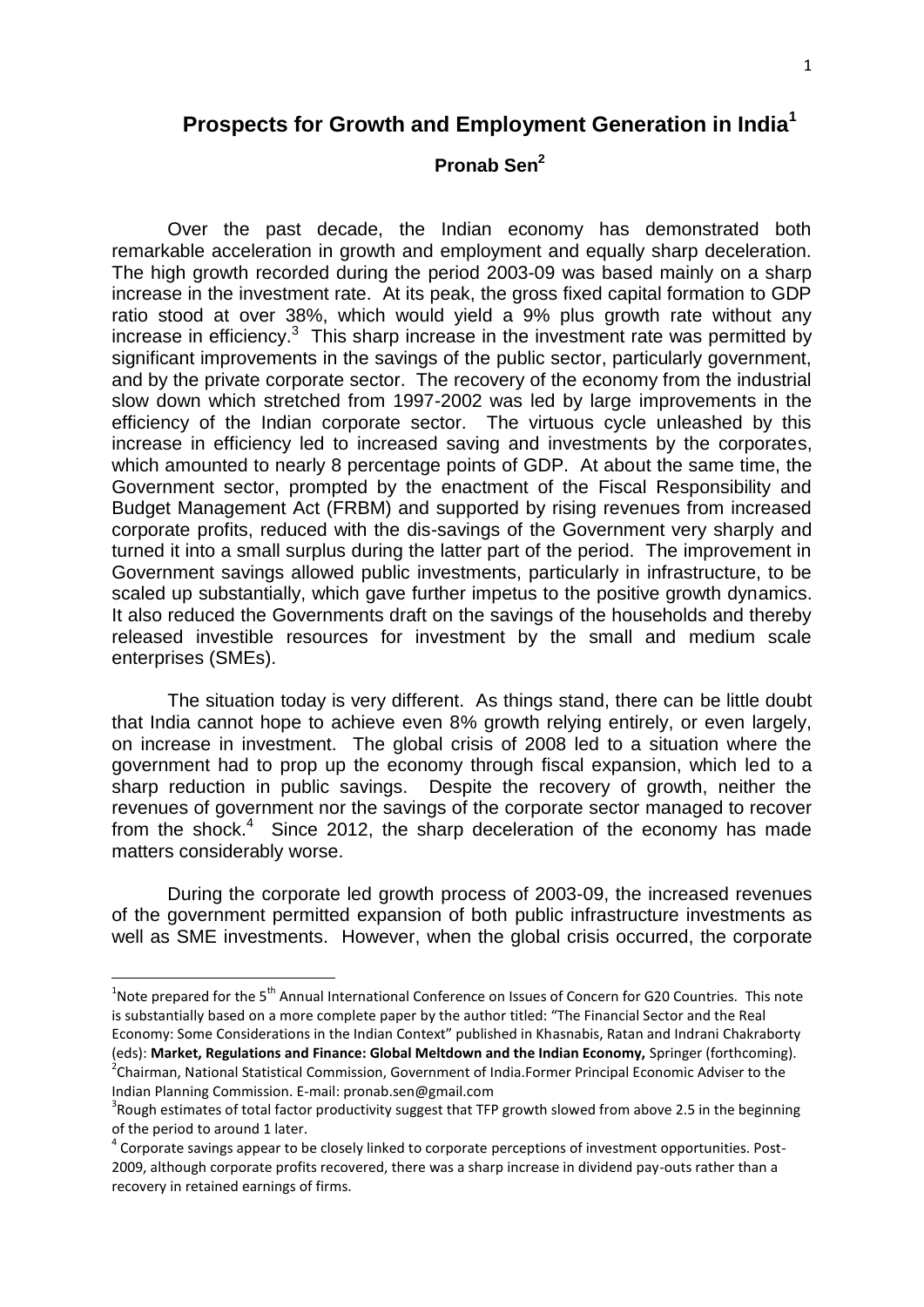sector in India cut back sharply on its investment activities. Conversely, however, the SME sector actually expanded its investments as a share of years GDP quite significantly.<sup>5</sup> Thus the resilience of the Indian economy in the first two years after the crisis owed almost as much to the small and medium entrepreneurs in the country as it did to the Government's fiscal expansion.<sup>6</sup> It appears that the corporate sector is much more sensitive to global developments than the SME sector which seems to be more attuned to the dynamics of the domestic economy.

In the immediate future there are two possible scenarios which could play out. The first is a steady recovery of the global economy and the return of confidence in the international financial markets. In such a scenario, there is a strong likelihood of return of the growth dynamics of the 2004-09 period, with a strong recovery of corporate investments leading to a high growth trajectory. The alternative, and the more likely, scenario is that the recovery process of the developed world will be at best slow and weak. The financial markets too will be jittery and display significant volatility in behaviour. In such a situation corporate sentiments in India may not be positive enough to be able to lead the growth process.<sup>7</sup>

However, an alternative process which can raise the growth rate significantly and hopefully trigger a revival in corporate confidence exists based on the dynamism of the SME sector. There is of course need to start the process by increasing the over-all savings in the economy as rapidly as possible. The current account deficit, running at over 4% at present indicates that even with the relatively subdued investment activity in the country, there is yet a substantial gap between investments and savings. Inflation too is high and sustained for an extended period. Demand is therefore not an immediate concern.

The increase in savings initially can only come from the government through steady correction of its fiscal balances. If the past is any indication, a reduction in the fiscal deficit, which is a measure of the public draft on household savings, leads to an immediate increase in the investments of the SME sector. Although the SME sector tends to have lower marginal savings rates than the corporate, nevertheless a positive cycle can be generated. If the Government were also able to lower its revenue deficit, the pace of infrastructure development, which has lately slowed down, can be revived without crowding out the private sector. This would contribute to increasing the overall efficiency of the economy, and therefore support the growth process.

 $\overline{a}$ 

<sup>&</sup>lt;sup>5</sup>In 2009-10, corporate investments fell by nearly 6.5 percentage points of GDP as compared to 2008-09. The non-corporate investment rate, on the other hand, rose by 3 percentage points.

 $<sup>6</sup>$ Indeed, during the 4 years that have elapsed since the crisis broke, growth in India has been largely SME</sup> driven, with corporate investment remaining extremely subdued. Something very similar had occurred during the cyclical slowdown in India during 1997 to 2002. Thus the counter-cyclical behavior of SMEs, at least in India, seems to be worthy of inclusion among the "stylized facts" of the economy. The reasons for this behavior need to be explored further, but *a priori* it appears that it could be due to two factors: (a) the formal financial sector increasing SME lending when corporate investment demand goes down; and (b) the nature of the markets primarily addressed by the SMEs.

 $^7$ During the boom period of 2003-08, Indian corporates borrowed heavily from global financial markets for investment in both productive and speculative assets. Post-crisis, many of them are facing illiquidity of their assets, and are perceived to be over-leveraged by the Indian financial sector.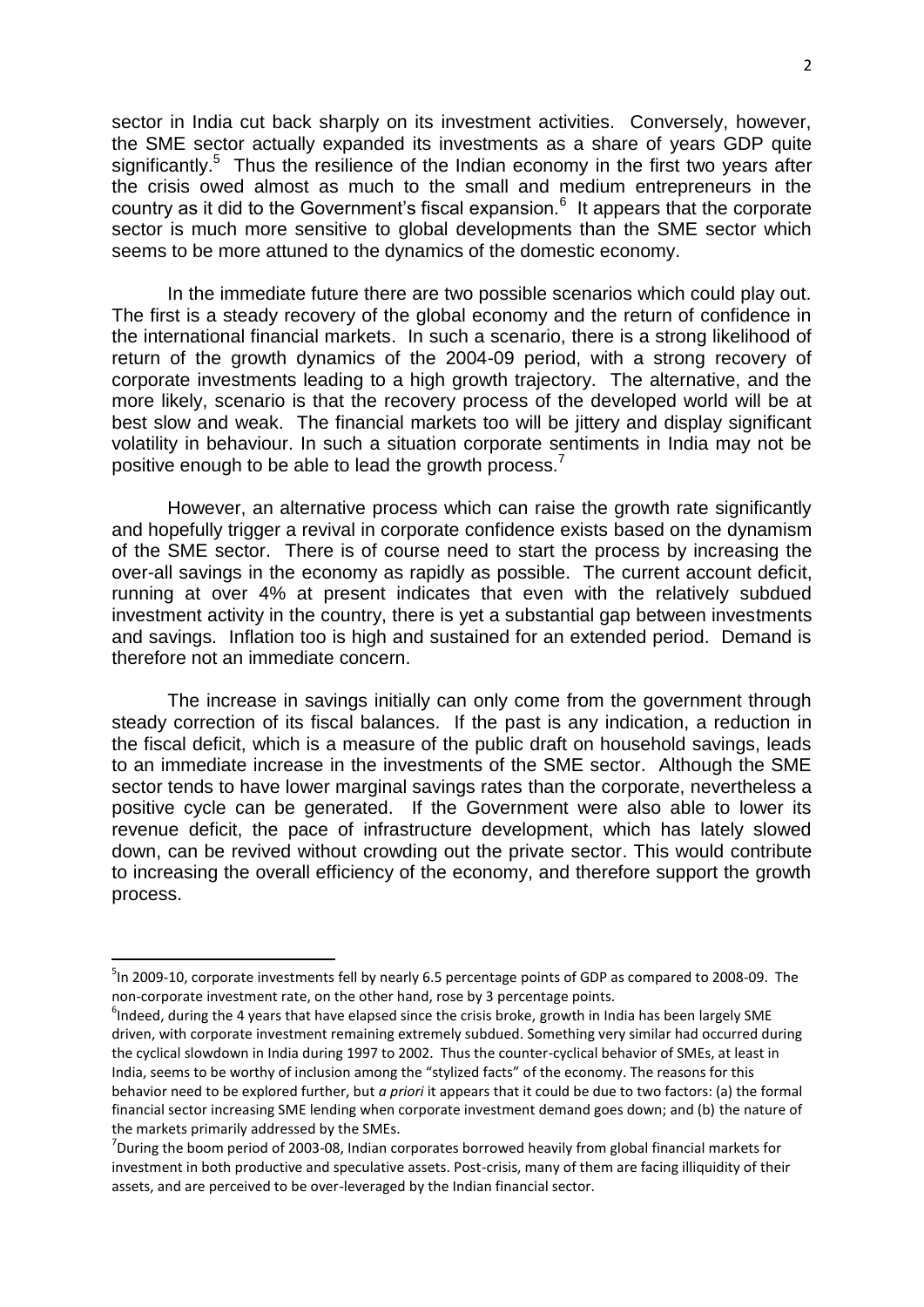India is fortunate that it is richly endowed in entrepreneurial talent. The Economic Censuses demonstrate the huge size and growth of entrepreneurial activity in India. $8$  At a rough estimate, the net increase in the number of nonagricultural establishments in the country is about 8 million every ten years. While admittedly many of these enterprises reflect basic survival strategies, many do not.<sup>9</sup> The past decade has shown the dynamism that is possible in this sector under the right circumstances and with the proper policies. Many of the leading corporate today belonged to the SME category at the turn of the century.

It may therefore be possible to achieve and maintain growth rates of above 7% per annum without any significant improvement in the global economy, relying mostly on the dynamism of the Indian entrepreneur and the creation of financial space through government fiscal correction. Taking this up to the 8% plus level, however, would require either favourable developments in the global economy or additional policy action to improve both the efficiency as well as the sentiments within the domestic economy.

In so far as efficiency of capital use is concerned, there is mixed evidence on whether the SME sector is inherently more efficient than the corporate. Although it is certainly true that the SMEs tend to have lower capital to labour ratios, it is also true that the value added per unit of capital may actually be lower. In the aggregate, the probability is that an SME-led growth process would require a higher investment rate to achieve a particular growth rate than a corporate-led strategy. This, taken with the lower marginal savings rate of the SMEs, implies that the burden for generating the requisite savings would fall more heavily on the government. On the other hand, there is no doubt at all that SME-led growth would generate far higher employment growth than the corporate-led. This would in itself reduce the need to support aggregate demand through fiscal action since the private consumption arising from such incomes will be higher.<sup>10</sup>

There is, however, cause to believe that the capital efficiency of the SME sector can be increased significantly with proper policy since much of the measured inefficiency arises from a variety of constraints within which the SME sector has to operate. The most important of these are; (a) the quality of labour that is available to the SME sector; (b) the lack of support to entrepreneurship in general, and to innovation and risk-taking in particular; and (c) the operation of the financial sector.<sup>11</sup>

In the absence of an adequate skill development system in the country, the SME sector invariably recruits untrained workers who are then trained on the job. Quite often once the workers have reached a certain level of skill they are absorbed

**.** 

 ${}^{8}$ The 2004 Economic Census revealed that there were 42 million non-agricultural enterprises.

 $9$ There is a view that India actually has fewer entrepreneurs than it should for its level of development. See: Ghani, E., W.R. Kerr, and S.D. O'Connell, "Promoting Entrepreneurship, Growth and Job Creation", in E. Ghani (ed), **Reshaping Tomorrow**, Oxford University Press, 2011. The difference between the two views arises from the Ghani, et al. definition that functional entrepreneurship is revealed only when it is formalized. We disagree.

 $10$ In a weak global economy, it is almost certain that the government will have to provide fiscal support for any reasonable growth target.

<sup>&</sup>lt;sup>11</sup>Technology is deliberately not mentioned since technology access has improved in recent years, and the issue is partly covered by innovation.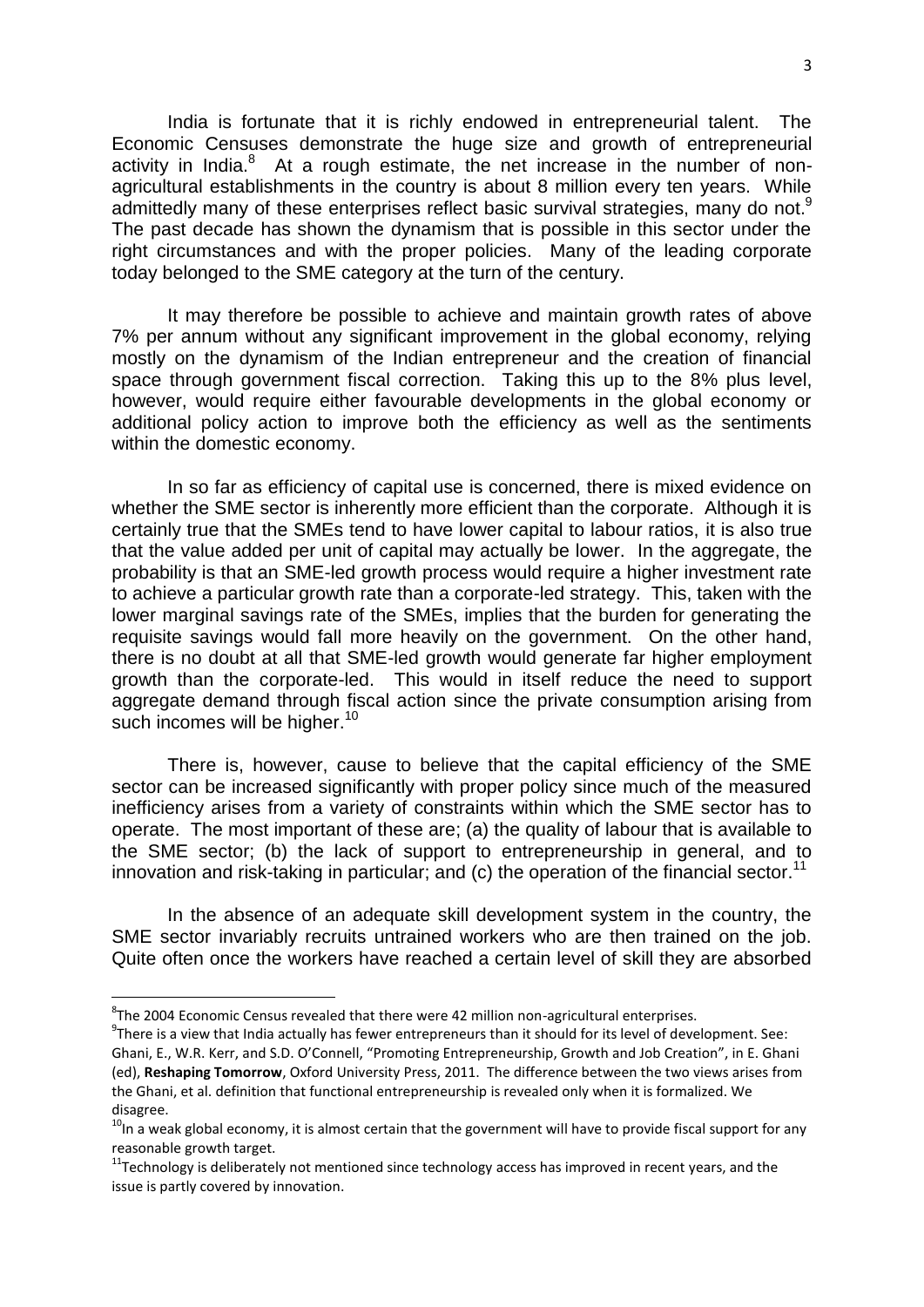by the corporate sector. As a consequence, the SME sector is in a constant process of training raw hands and being unable to retain skilled workers. The efforts that are being made at present to improve the skill development infrastructure in the country need to focus on the skills which are needed by the SME sector. If this can be carried out effectively, we should expect to see a significant improvement in the efficiency of SME production and thereby an increase in their value added per unit of capital.

There is, however, a more fundamental point that needs to be noted. The SMEs are the primary source of employment opportunities for new entrants to the labour force.<sup>12</sup> This is certainly true of India, but is probably true in most countries of the world, including the developed countries. One of the reasons possibly why India has one of the lowest incidences of youth unemployment is because of the fact that it has one of the highest shares of SMEs in its GDP.<sup>13</sup>Thus, if youth unemployment is a concern for policy, focussing on entrepreneurship is a better strategy than supporting existing corporate enterprises.

Another source of possible efficiency increases comes from the higher levels of innovation, both product and organisational, that is possible in the SME sector. We do not as yet have systems which encourage and nurture such innovations. There are some efforts that are being made through incubation centres and early venture capital activities. These have however yet to reach scales where their impact is economy wide. Encouraging such activities should become a core activity in the coming years. This is not merely for attaining the desired growth rate over this plan period, but as an important component of the inclusive growth strategy for the longer term as well.

Indeed, the Twelfth Five Year Plan makes a strong distinction between supporting entrepreneurship and supporting enterprises: a common confusion in policy-making. Clearly there are commonalities: ease of doing business, improving infrastructure, better governance, and so on.<sup>14</sup> However, there are differences which arise from the size and age of the two categories. For instance, in cases of public procurement or public-private partnership (PPP) projects, the conditions almost always work against new companies.<sup>15</sup> How this bias can be corrected without compromising on quality and time depends upon circumstances. Two successful cases in India have been the rural roads programme and the early years of the National Highway Development Programme.<sup>16</sup>

 $\overline{a}$ 

<sup>&</sup>lt;sup>12</sup> Campus recruitment by corporates receives a lot of publicity and occupies considerable mind space, but this is probably far smaller than the lower end jobs which absorb most young people.

 $13$ The quality of iobs created and of the working environment is a different matter altogether. Also,

unemployment among educated youth is higher than over-all youth unemployment in India mainly because of these and aspirational factors.

<sup>&</sup>lt;sup>14</sup>SMEs are much less able to cope with the costs associated infrastructure deficiencies or rent-seeking behavior.

<sup>&</sup>lt;sup>15</sup>In India, government procurement has reservations for small scale units, but the conditions imposed always tend to favour established enterprises, which are quite often fronts for corporates.

<sup>&</sup>lt;sup>16</sup>In the rural roads case, high technical standards were laid down for low cost projects which allowed small companies to build up their capabilities. In the NHDP, initial contracts were for only 50 kms, which enabled technically proficient but financially weak firms to compete.